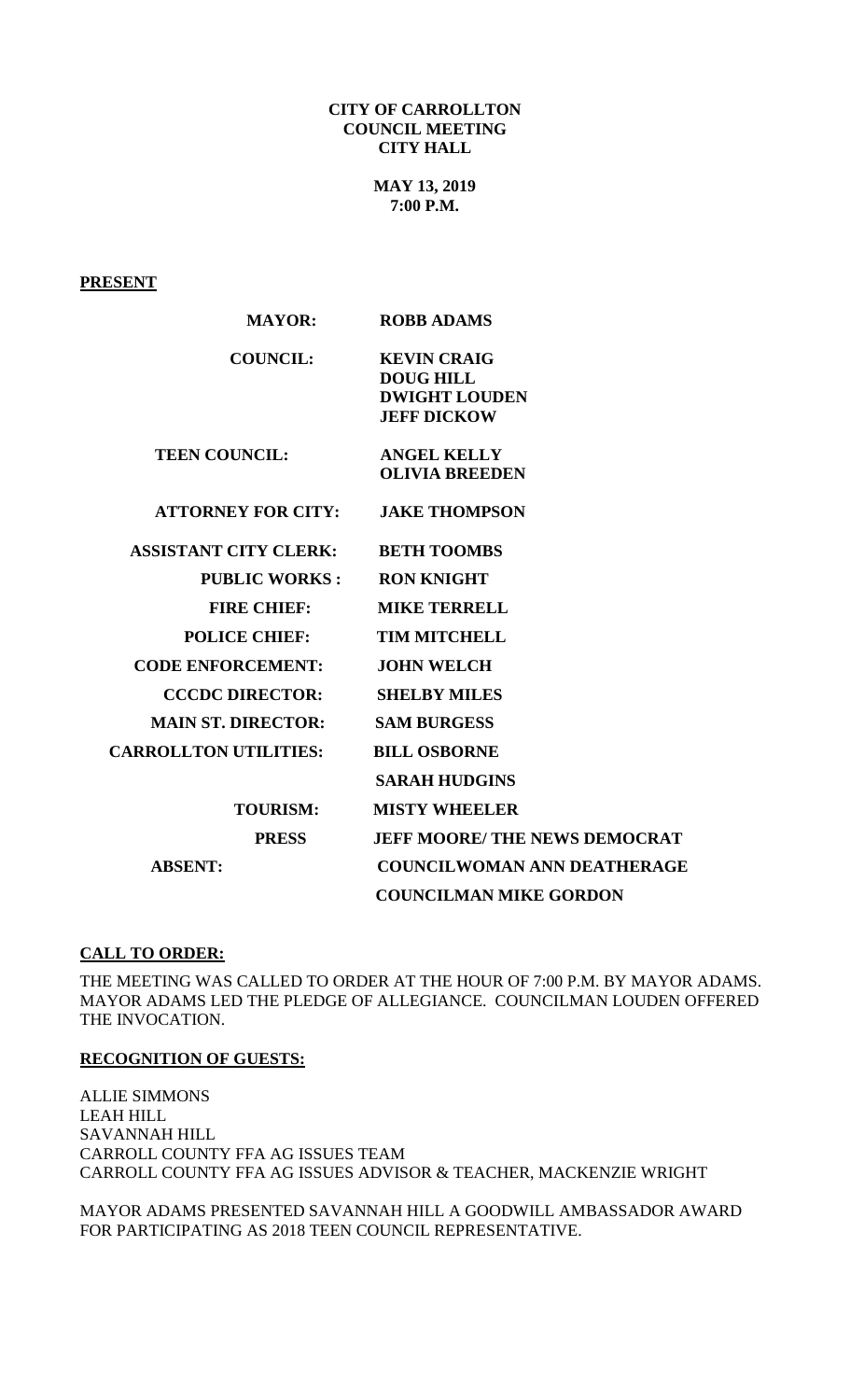## **PRESENTATION BY FFA ON AGRICULTURE ISSUES**

MACKENZIE WRIGHT, FFA ADVISOR, SAID THE FFA AG ISSUES TEAM HAS TO PRESENT TO FIVE COMMUNITY GROUPS PRIOR TO STATE CONVENTION. THEY RECEIVED THIRD PLACE LAST YEAR FOR THEIR PRESENTATION.

THE GROUP RESEARCHED, WROTE THE SCRIPT, AND PRESENTED THEIR ISSUE, "SHOULD HIGH SCHOOL STUDENTS BE PERMITTED TO CO-OP IN AGRICULTURE?"

### **APPROVAL OF MINUTES: REGULAR MEETING: 4/22/2019**

**THE MOTION WAS MADE BY COUNCILMAN CRAIG AND SECONDED BY COUNCILMAN HILL AND DULY CARRIED TO ACCEPT THE MINUTES AS PRESENTED FOR THE REGULAR MEETING OF 4/22/2019.**

**AYES 4 NAYS 0**

**APPROVAL OF MINUTES: PUBLIC HEARING: MUNICIPAL ROAD AID:4/22/19**

**THE MOTION WAS MADE BY COUNCILMAN DICKOW AND SECONDED BY COUNCILMAN HILL AND DULY CARRIED TO ACCEPT THE MINUTES AS PRESENTED FOR THE PUBLIC HEARING FOR MUNICIPAL ROAD AID OF 4/22/19.**

**AYES 4 NAYS 0**

**APPROVAL OF MINUTES: PUBLIC HEARING: LGEA FUND: 4/22/19**

**THE MOTION WAS MADE BY COUNCILMAN LOUDEN AND SECONDED BY COUNCILMAN HILL AND DULY CARRIED TO ACCEPT THE MINUTES AS PRESENTED FOR THE PUBLIC HEARING OF 4/22/19 FOR THE LGEA FUND.**

**AYES 4 NAYS 0**

### **BID AWARD: DGA/ROCK/ETC**

MAYOR ADAMS AND READ THE BIDS FOR DGA/ROCK/ETC. FROM NUGENT AND LITER'S.

**THE MOTION WAS MADE BY COUNCILMAN LOUDEN AND SECONDED BY COUNCILMAN HILL AND DULY CARRIED TO ACCEPT THE BID SUBMITTED BY LITER'S FOR DGA ROCK, #2 ROCK, AND RIP-RAP ROCK.**

**AYES 4 NAYS 0**

**THE MOTION WAS MADE BY COUNCILMAN CRAIG AND SECONDED BY COUNCILMAN DICKOW AND DULY CARRIED TO ACCEPT THE BID SUBMITTED BY NUGENT FOR PIT RUN SAND.**

**AYES 4 NAYS 0**

#### **BID AWARD: PAVING**

MAYOR ADAMS READ THE ONLY BID FOR ASPHALT SUBMITTED BY HINKLE CONTRACTING.

**THE MOTION WAS MADE BY COUNCILMAN DICKOW AND SECONDED BY COUNCILMAN HILL AND DULY CARRIED TO ACCEPT THE BID SUBMITTED BY HINKLE CONTRACTING FOR PAVING.**

**AYES 4 NAYS 0**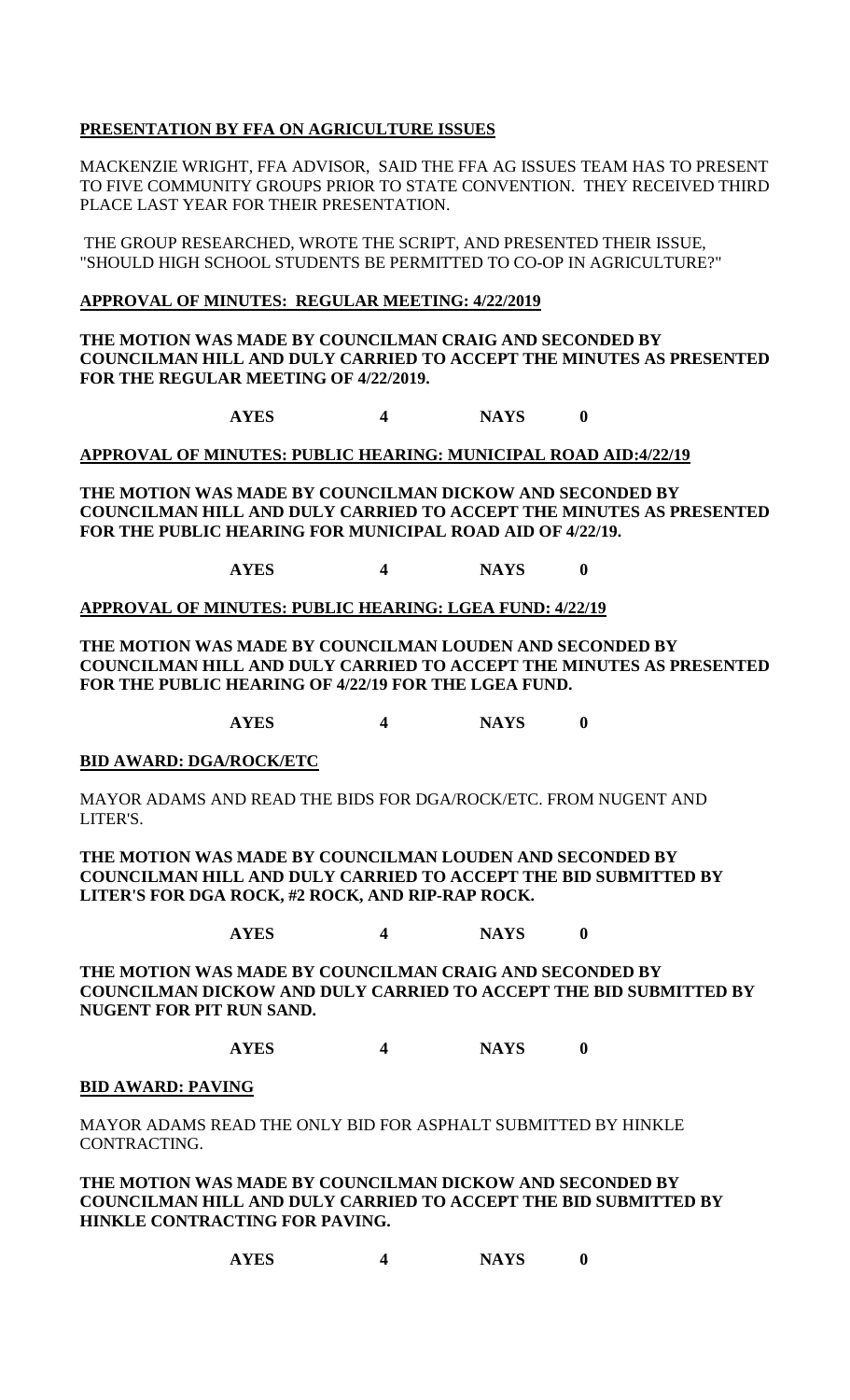## **BID AWARD: 2020 POLICE INTERCEPTOR UTILITY SUV**

MAYOR ADAMS READ THE ONLY BID FOR THE 2020 POLICE INTERCEPTOR UTILITY SUV FROM EARL FLOYD FORD IN THE AMOUNT OF \$ 32,885 EACH. THE CITY WILL BE PURCHASING TWO IN FISCAL YEAR 2019-2020.

### **THE MOTION WAS MADE BY COUNCILMAN CRAIG AND SECONDED BY COUNCILMAN LOUDEN AND DULY CARRIED TO ACCEPT THE BID FROM EARL FLOYD FORD FOR THE 2020 POLICE INTERCEPTOR UTILITY SUV IN THE AMOUNT OF \$32,885 EACH.**

## **AYES 4 NAYS 0**

### **MUNICIPAL ORDER 2019-02: UPDATING POLICIES AND PROCEDURES**

ATTORNEY FOR THE CITY, JAKE THOMPSON, SAID KENTUCKY STATUTES HAVE BEEN UPDATED ON PREGNANCY DISCRIMINATION.

ATTORNEY FOR THE CITY, JAKE THOMPSON, READ THE MUNICIPAL ORDER.

### **THE MOTION WAS MADE BY COUNCILMAN LOUDEN AND SECONDED BY COUNCILMAN CRAIG AND DULY CARRIED TO ADOPT THE MUNICIPAL ORDER 2019-02: UPDATING POLICIES AND PROCEDURES.**

# **AYES 4 NAYS 0**

CHIEF MIKE WILLHOITE GAVE A BRIEF OVERVIEW OF WHAT THE FOLLOWING THREE RESOLUTIONS COULD MEAN NOT ONLY FOR THE CITY, BUT THE COUNTY. THEY ARE SEEKING THREE GRANTS FOR THE NEW CAD SYSTEM. ALL THREE GRANTS ARE MATCHING GRANTS FOR THE CITY AND COUNTY. THE CITY AND COUNTY WOULD NEED TO ONLY MATCH \$19,500 EACH FOR ALL THREE GRANTS. EACH GRANT DOESN'T RELY ON THE OTHER TWO IF SOMETHING HAPPENS WE AREN'T AWARDED ALL THREE GRANTS. THE DEADLINE FOR THE GRANT APPLICATIONS IS JUNE 7. THE GRANTS WILL NOT BE AWARDED UNTIL AUGUST.

### **RESOLUTION #2019-04: AUTHORIZING MAYOR TO SIGN AGREEMENT FOR CMRS GRANT**

ATTORNEY FOR THE CITY, JAKE THOMPSON, READ THE RESOLUTION.

**THE MOTION WAS MADE BY COUNCILMAN LOUDEN AND SECONDED BY COUNCILMAN DICKOW AND DULY CARRIED TO ADOPT RESOLUTION #2019-04: AUTHORIZING MAYOR TO SIGN AGREEMENT FOR CMRS GRANT.**

## **AYES 4 NAYS 0**

### **RESOLUTION #2019-05: AUTHORIZING MAYOR TO SIGN AGREEMENT FOR CMRS GRANT**

ATTORNEY FOR THE CITY, JAKE THOMPSON, READ THE RESOLUTION.

### **THE MOTION WAS MADE BY COUNCILMAN DICKOW AND SECONDED BY COUNCILMAN LOUDEN AND DULY CARRIED TO ADOPT RESOLUTION #2019-05: AUTHORIZING MAYOR TO SIGN AGREEMENT FOR CMRS GRANT.**

## **AYES 4 NAYS 0**

#### **RESOLUTION #2019-06: AUTHORIZING MAYOR TO ENTER INTO CONTRACT WITH THE KENTUCKY OFFICE OF HOMELAND SECURITY**

ATTORNEY FOR THE CITY, JAKE THOMPSON, READ THE RESOLUTION.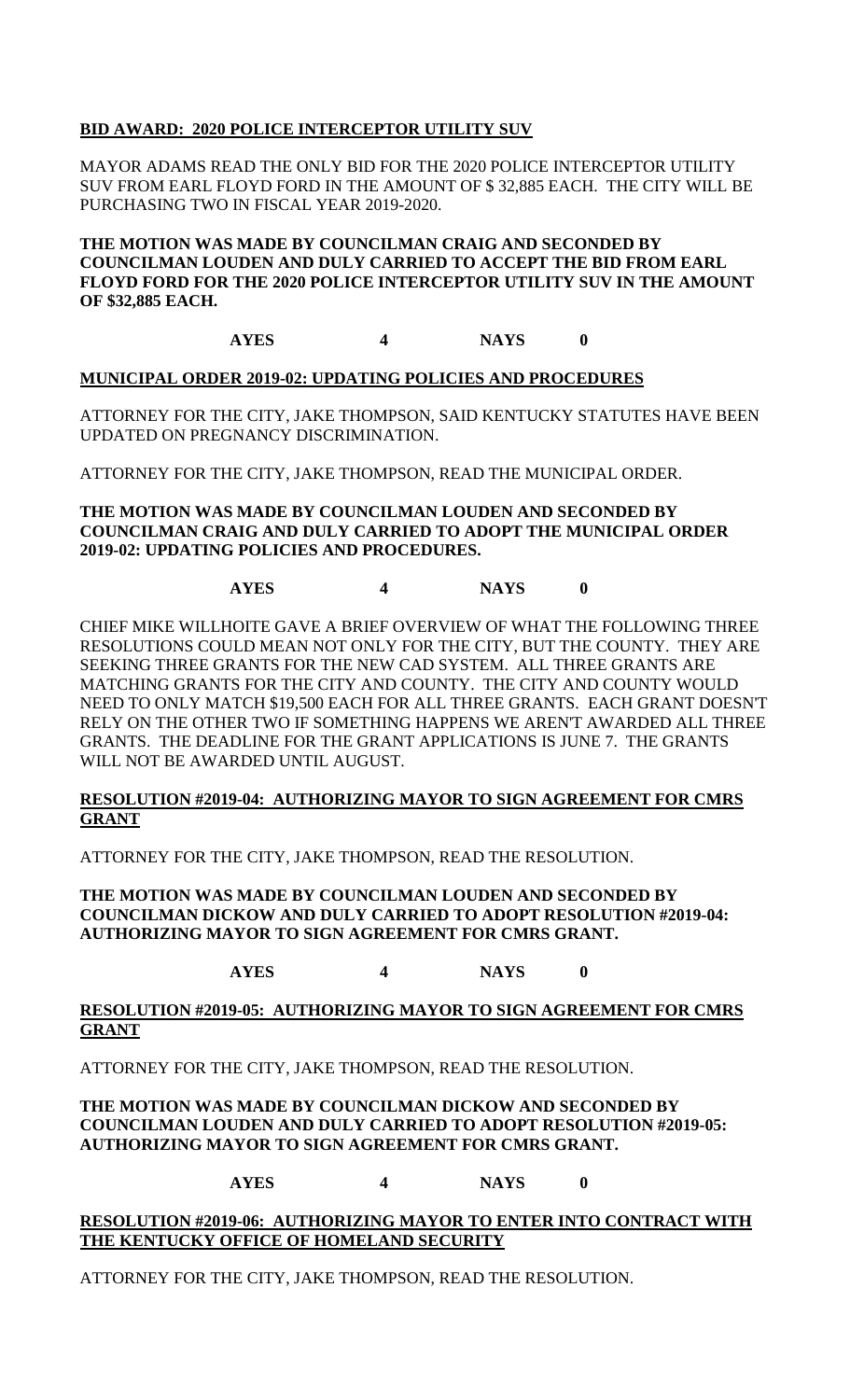**THE MOTION WAS MADE BY COUNCILMAN CRAIG AND SECONDED BY COUNCILMAN HILL AND DULY CARRIED TO ADOPT RESOLUTION #2019-06: AUTHORIZING MAYOR TO ENTER INTO CONTRACT WITH THE KENTUCKY OFFICE OF HOMELAND SECURITY.**

**AYES 4 NAYS 0**

### **1ST READING: ORDINANCE #2019-04: AN ORDINANCE AMENDING CITY'S FY 2018-19 BUDGET**

**THE MOTION WAS MADE BY COUNCILMAN LOUDEN AND SECONDED BY COUNCILMAN DICKOW AND DULY CARRIED TO HAVE THE 1ST READING OF ORDINANCE #2019-04: AN ORDINANCE AMENDING CITY'S FY 2018-19 BUDGET.**

**AYES 4 NAYS 0**

ATTORNEY FOR THE CITY, JAKE THOMPSON, READ THE ORDINANCE. SECOND READING WILL BE AT A SPECIAL MEETING ON MAY 28<sup>TH</sup>.

### **1ST READING: ORDINANCE #2019-05: AN ORDINANCE AMENDING CARROLLTON UTILITIES FY 2018-19 BUDGET**

**THE MOTION WAS MADE BY COUNCILMAN LOUDEN AND SECONDED BY COUNCILMAN DICKOW AND DULY CARRIED TO HAVE THE 1ST READING OF ORDINANCE #2019-05: AN ORDINANCE AMENDING CARROLLTON UTILITIES FY 2018-19 BUDGET.**

## **AYES 4 NAYS 0**

ATTORNEY FOR THE CITY, JAKE THOMPSON, READ THE ORDINANCE. SECOND READING WILL BE AT A SPECIAL MEETING ON MAY 28<sup>TH</sup>.

## **MAYOR'S BUDGET MESSAGE FOR FY 2019-20**

MAYOR ADAMS PRESENTED HIS BUDGET MESSAGE. THE HIGHLIGHTS OF THIS YEAR'S BUDGET INCLUDES TWO NEW POLICE CRUISERS AND SEVERAL PIECES OF SMALL EQUIPMENT FOR THE FIRE DEPARTMENT. THE FIRE DEPARTMENT WILL ALSO BE GETTING A WASHER AND DRYER TO CLEAN THEIR GEAR TO HELP COMBAT CANCER CAUSING AGENTS THAT THEY ENCOUNTER IN TODAY'S FIRES. THE PUBLIC WORKS BUDGET INCLUDES A NEW 12 FOOT BATWING MOWER. CODE ENFORCEMENT WILL BE RECEIVING A NEW COMPUTER PROGRAM TO ASSIST WITH THE TRACKING OF CODE ENFORCEMENT CASES. THE BUDGET ALSO INCLUDES A 3% INCREASE IN SALARIES AND CONTINUTED CONTRIBUTIONS TO RETIRREMENT AND HEALTH INSURANCE.

THE CARROLL COUNTY CENTRAL DISPATCH BUDGET INCLUDES ADDING AN ADDITIONAL DISPATCHER DUE TO INCREASED CALL VOLUME. IT ALSO INCLUDES NEW UPDATES TO THE CAD SYSTEM AND MOBILE DATA TERMINALS FOR THE POLICE DEPARTMENT, SHERIFF'S DEPARTMENT, AND EMS. THE BUDGET ALSO INCLUDES THE FUNDS FOR THE INFRASTRUCTURE FOR THE NEXT EDGE TECHNOLOGY FOR THE FIRE DEPARTMENT AND EMS.

THE CITY WILL CONTINUE OUR PARTNERSHIP WITH THE CARROLL COUNTY SCHOOL DISTRICT AND WILL BE ADDING A FOURTH SCHOOL RESOURCE OFFICER, WHICH WILL PUT A POLICE OFFICER IN EVERY PUBLIC SCHOOL.

## **1ST READING: ORDINANCE #2019-06: ORDINANCE ADOPTING CITY'S FY 2019-20 BUDGET**

**THE MOTION WAS MADE BY COUNCILMAN HILL AND SECONDED BY COUNCILMAN DICKOW AND DULY CARRIED TO HAVE THE 1ST READING OF ORDINANCE #2019-06: ADOPTING CITY'S FY 2019-20 BUDGET.**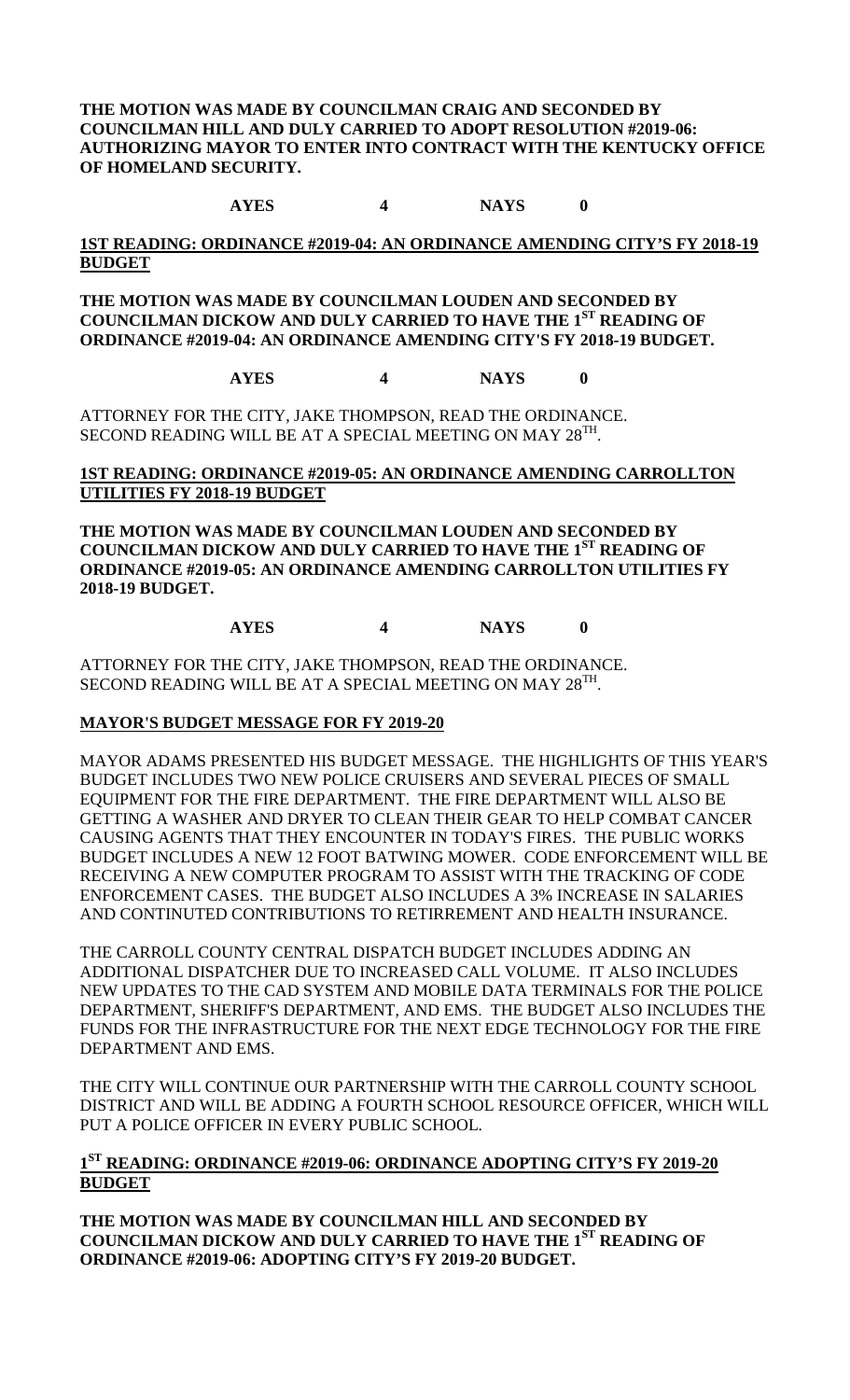## **AYES 4 NAYS 0**

ATTORNEY FOR THE CITY, JAKE THOMPSON, READ THE ORDINANCE. SECOND READING WILL BE AT A SPECIAL MEETING MAY 28<sup>TH</sup>.

### **CARROLLTON UTILITIES BUDGET MESSAGE FOR FY 2019-20**

BILL OSBORNE, CARROLLTON UTILITIES MANAGER, PRESENTED HIS BUDGET MESSAGE FOR FY 2019-20.

GAS REVENUES ARE PROJECTED TO INCREASE 14% COMPARED TO THE AMENDED BUDGET. ABOUT HALF OF THAT INCREASE IS DUE TO ADDITIONAL SALES AND THE OTHER HALF IS DUE TO WHOLESALE GAS COSTS. GAS TRANSPORTATION REVENUES ARE EXPECTED TO INCREASE ABOUT \$125,000 DUE TO NEW CUSTOMERS. THE INCREASE IN INTEREST INCOME IS A RESULT OF A COMPETITIVE BIDDING PROCESS FOR BANKING SERVICES. MOST SIGNIFICANT ITEM IN CAPITAL BUDGET IS \$50,000 TO EXPAND CAPACITY OF GAS SYTEM.

WITH ADDITIONAL REVENUE FROM ICE, THERE ARE NO RATE CHANGES PROPOSED FOR SEWER SERVICES. LARGE CAPITAL ITEMS INCLUDE THE COMPLETION OF ICE PROJECT (\$571,000), VARIOUS PUMP STATION UPGRADES (\$90,000) AND PLANS FOR EXPANSION AT WASTEWATER TREATMENT PLANT.

THERE ARE NO RATE CHANGES PROPOSED FOR WATER. LARGE CAPITAL ITEMS INCLUDE "MAINS" PROJECT ( \$144,000) WHICH IS REPLACING SOME OF THE SMALL DIAMETER LINES IN TOWN AS WELL AS THE WATER LINE ON MAIN STREET.

THERE WILL ALSO BE 3% INCREASE IN EMPLOYEE WAGES, 6% INCREASE FOR HEALTH INSURANCE, AND CERS INCREASE.

## **1ST READING: ORDINANCE #2019-07: ORDINANCE ADOPTING UTILITIES FY 2019-20 BUDGET**

**THE MOTION WAS MADE BY COUNCILMAN LOUDEN AND SECONDED BY COUNCILMAN HILL AND DULY CARRIED TO HAVE THE 1ST READING OF ORDINANCE #2019-07: ADOPTING UTILITIES FY 2019-20 BUDGET.**

## **AYES 4 NAYS 0**

ATTORNEY FOR THE CITY, JAKE THOMPSON, READ THE ORDINANCE. SECOND READING WILL BE AT A SPECIAL MEETING MAY 28<sup>TH</sup>.

### **1ST READING: ORDINANCE #2019-08: ESTABLISHING SALARY SCALE FOR FY 2019-20**

**THE MOTION WAS MADE BY COUNCILMAN HILL AND SECONDED BY COUNCILMAN CRAIG AND DULY CARRIED TO HAVE THE 1ST READING OF ORDINANCE #2019-08: ESTABLISHING SALARY SCALE FOR FY 2019-20.**

**AYES 4 NAYS 0**

ATTORNEY FOR THE CITY, JAKE THOMPSON, READ THE ORDINANCE. SECOND READING WILL BE AT A SPECIAL MEETING MAY 28<sup>TH</sup>.

### **UNFINISHED BUSINESS:**

### **SPLASH PARK UPDATE**

FEATURES WERE INSTALLED TODAY. IT STILL NEEDS TO HAVE THE TOUGH COAT APPLIED. THE MAYOR SPOKE TO JERRY ALLEN AND GAVE HIM THE DIMENSIONS. GENE BAKER DROPPED OFF BROCHURES FOR FENCE STYLES AVAILABLE. COUNCIL NEEDS TO STOP BY OFFICE AND CHOOSE FENCE STYLE. THE TOUGH COAT HAS TO BE COMPLETED BEFORE THE FENCE IS INSTALLED. MAYOR ADAMS HOPES EVERYTHING WILL BE COMPLETE WITHIN THE MONTH.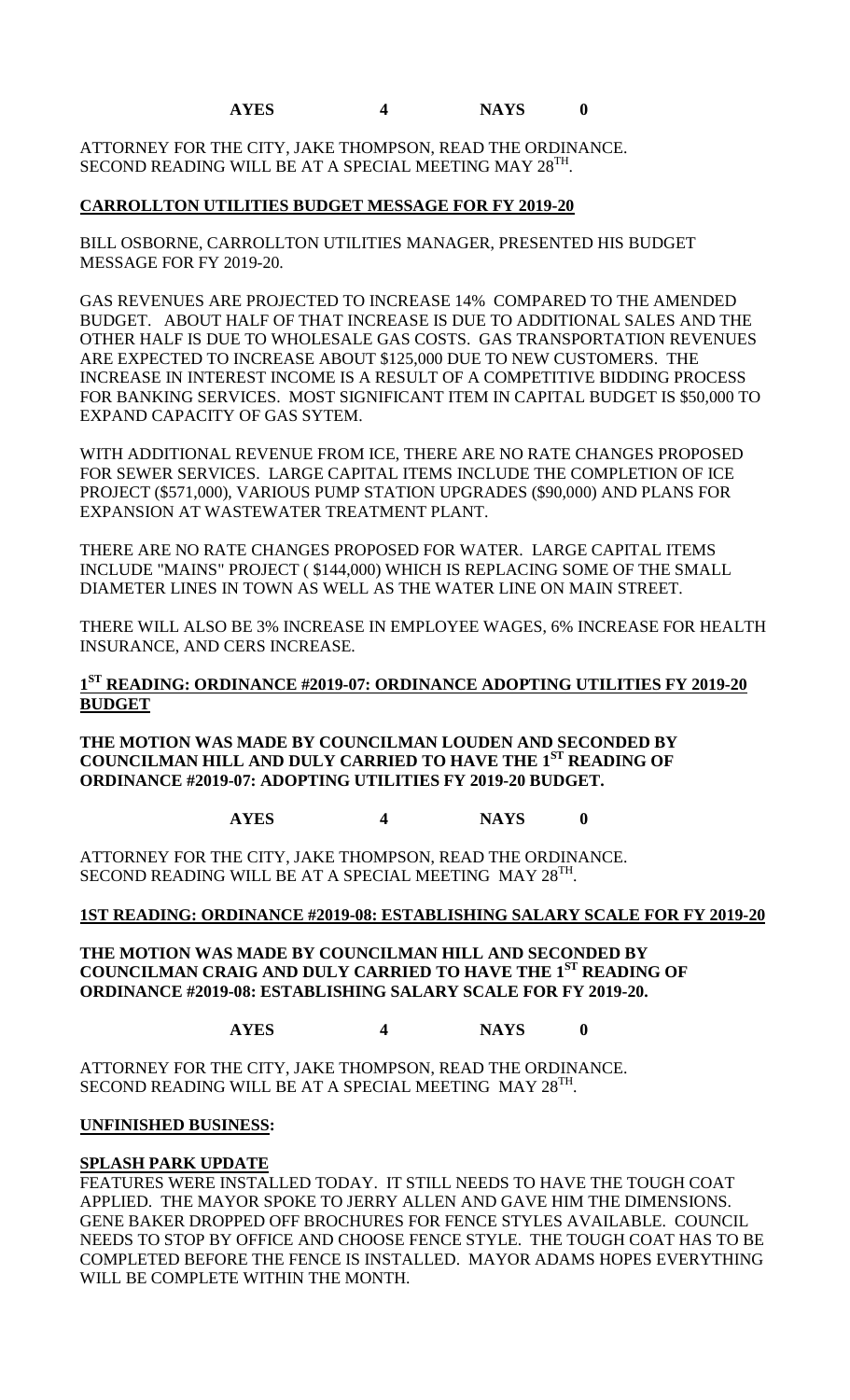## **CAMERAS**

INSTALLATION WILL BEGIN WITHIN THE NEXT FEW WEEKS, IF NOT SOONER.

COUNCILMAN HILL ASKED FOR MORE POLICE PATROL AT POINT PARK SINCE FEATURES HAVE BEEN INSTALLED AT THE SPLASH PARK.

### **STREET SWEEPER**

THERE WAS BRIEF DISCUSSION ON THE STREET SWEEPER FOR PUBLIC WORKS. COUNCILMAN CRAIG SAID A STREET SWEEPER IS DEFINITELY NEEDED SINCE IT HAS BEEN DISCUSSED FOR 3 - 5 YEARS AND IT HAS BEEN BUDGETED FOR IN FY 19-20. COUNCILMAN LOUDEN QUESTIONED IF WE NEED SUCH AN EXPENSIVE PIECE OF EQUIPMENT. HE ASKED HOW OFTEN IT WOULD BE USED AND IF ANOTHER ONE WOULD BE ACCEPTABLE. HE STATED IT WAS A TOUGH DECISION TO SPEND THAT MUCH MONEY.

### **THE MOTION WAS MADE BY COUNCILMAN CRAIG AND SECONDED BY COUNCILMAN HILL AND DULY CARRIED TO REQUEST BIDS FOR THE 2019 MODEL OF THE 3 WHEEL MECHANICAL STREET SWEEPER.**

**AYES 4 NAYS 0**

MAYOR ADAMS ENCOURAGED COUNCIL TO DO THEIR OWN RESEARCH ON MECHANICAL SWEEPERS. THEY MAY FIND SOMETHING HE HASN'T BEEN ABLE TO.

### **NEW BUSINESS:**

### **SECURITY SYSTEM AT 3RD STREET BUILDING ACQUIRED FROM CARROLLTON UTILITIES**

MAYOR ADAMS SAID TO CONTINUE THE SECURITY AT THE 3RD STREET BUILDING IT WOULD COST \$36.05/MONTH. PUBLIC WORKS WILL KEEP THEIR TOOLS AT THIS BUILDING.

**THE MOTION WAS MADE BY COUNCILMAN CRAIG AND SECONDED BY COUNCILMAN DICKOW AND DULY CARRIED TO KEEP THE SECURITY SYSTEM AT THE 3RD STREET BUILDING.** 

**AYES 4 NAYS 0**

### **REQUEST TO USE POINT PARK 6/15/19 FOR ANNUAL OHIO RIVER SWEEP**

**THE MOTION WAS MADE BY COUNCILMAN CRAIG AND SECONDED BY COUNCILMAN DICKOW AND DULY CARRIED TO APPROVE THE REQUEST TO USE POINT PARK 6/15/19 FOR ANNUAL OHIO RIVER SWEEP AND TO WAIVE FEES AND INSURANCE.**

**AYES 4 NAYS 0**

### **SALT BID**

MAYOR ADAMS SHARED THE RESULTS OF THE 2019 ROAD SALT UCTION THAT IS SPONSORED BY KACO. A NEW SUPPLIER, IBG MAGIC SALT, WAS THE LOWEST BIDDER AT \$96.99/TON. MORTON SALT, INC BID \$97.00/TON.

### **THE MOTION WAS MADE BY COUNCILMAN LOUDEN AND SECONDED BY COUNCILMAN CRAIG AND DULY CARRIED TO APPROVE THE BID FROM MORTON SALT, INC. FOR ROAD SALT FOR \$97.00/TON.**

**AYES 4 NAYS 0**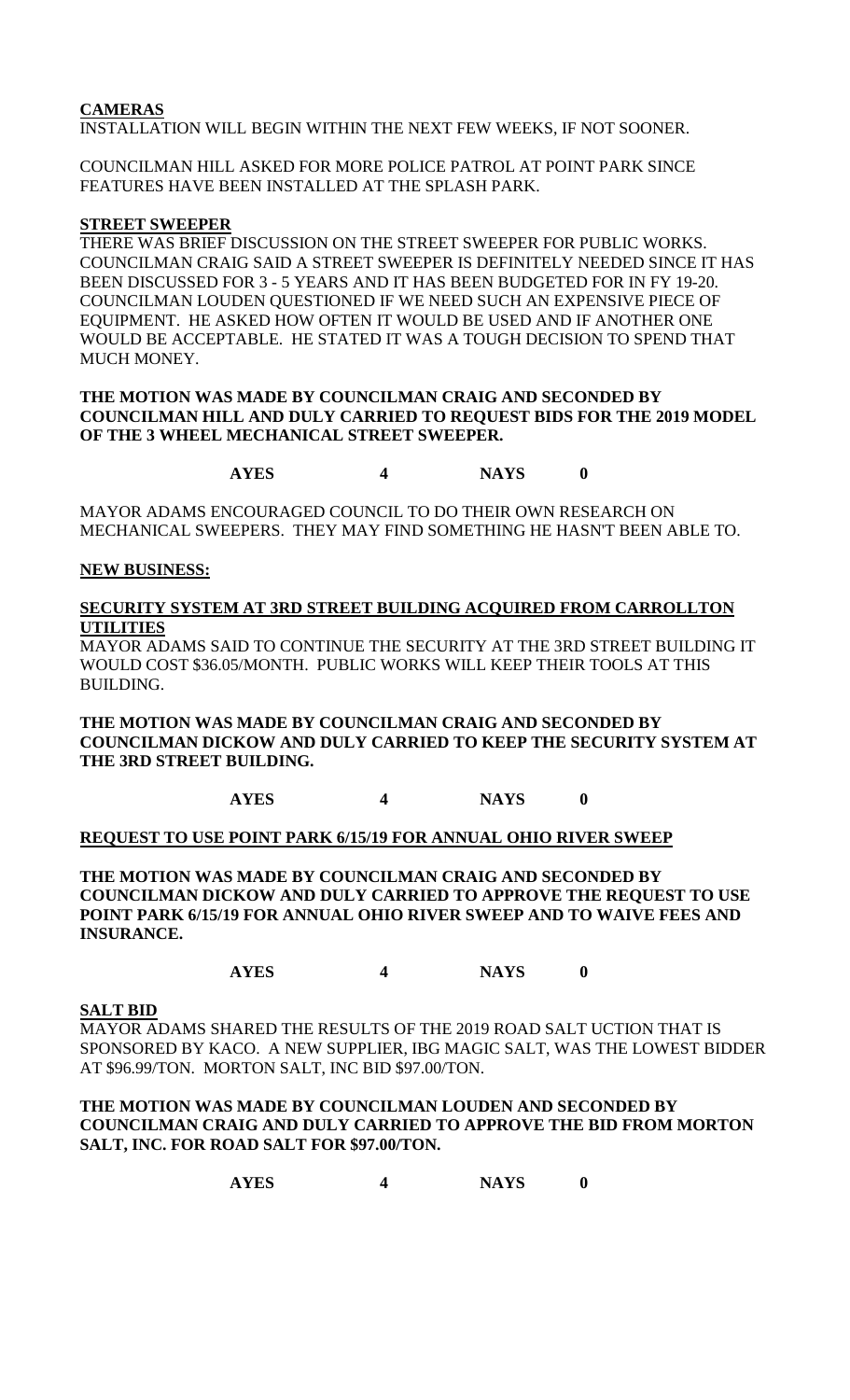### **DEPARTMENT REPORTS:**

**A. TEEN COUNCIL –** OLIVIA BREEDEN SAID CHRISTIAN ACADEMY IS OUT FOR THE SUMMER. THEY HAD SEVEN SENIORS GRADUATE THIS YEAR. ANGEL KELLY SAID THEY HAVE BEGUN STATE TESTING THIS WEEK AT CCHS. THE BAND IS GOING TO PLAY AT GRADUATION THIS YEAR. LAST DAY OF SCHOOL IS MAY 31.

**B. PUBLIC WORKS** – HAD NOTHING TO REPORT

**C. UTILITIES –** CREWS WILL BE OUT FOR THE ANNUAL LEAK SURVEY.

**D. CCCDC** – SHELBY IS WORKING ON THE CMRS GRANTS THAT ARE DUE JUNE 7. HE IS ALSO RESEARCHING OPPORTUNITIES.

**E. TOURISM –** THE OFFICE IS GETTING READY FOR SUMMER VISITORS. THEY WILL BE OPEN ON SATURDAYS THROUGH LABOR DAY.

**F. POLICE DEPARTMENT –** DARRIUS TAYLOR WILL GRADUATE THURSDAY, MAY 16 FROM THE POLICE ACADEMY. AN OFFER HAS BEEN EXTENDED TO RICKEY WATTS FOR CODE ENFORCEMENT OFFICER. CHIEF WILLHOITE SAID THEY ARE STILL TRYING TO FILL A DISPATCH POSITION. SOMEONE WAS SUPPOSED TO START LAST FRIDAY AND APPLICANT EMAILED THURSDAY NIGHT DECLINING THE JOB. COUNCILMAN CRAIG SAID THE FAIR IS COMING UP SOON AND ASKED IF THE POLICE WOULD HELP MONITOR AGAIN. MAYOR ADAMS SAID THEY HAVE COUNCIL'S APPROVAL TO SCHEDULE ADDITIONAL STAFF.

**G. FIRE DEPARTMENT –** THERE IS A GROUP OF ELEMENTARY STUDENTS COMING WEDNESDAY MORNING FOR A TOUR. THE GOLF SCRAMBLE FOR THE CRUSADE FOR CHILDREN IS THIS SATURDAY AT FAIRWAY GOLF COURSE.

**H. CODE ENFORCEMENT –** MR. WELCH ATTENDED A TRAINING LAST WEEK IN JEFFERSONTOWN WITH P&Z AND BOA MEMBERS. EVERYONE HAS THEIR TRAINING HOURS. THERE IS A NEW OWNER OF 422 MAIN STREET. HE IS CLEANING OUT THE BUILDING.

**I. ASSISTANT CITY CLERK –** BUSINESS LICENSE RENEWALS ARE DUE JUNE 30. 20% PENALTY IS ASSESSED JULY 1.

**J. MAIN STREET –** MR. BURGESS PASSED OUT WARRANTY INFORMATION ON THE KIOSK THAT WAS DISCUSSED AT A PREVIOUS MEETING. HE WILL NEED TO KNOW IN THE NEAR FUTURE IF THE CITY IS COMMITTED. MAIN STREET PROGRAM IS DEFINITELY COMMITTED. FIRST FRIDAY BEGINS JUNE 7 WITH TODD BODENHEIMER, AN ELVIS IMPERSONATOR.

**K. ATTORNEY -** NOTHING TO REPORT

### **MAYOR'S REPORTS**

NORTH KEY HAS MOVED TO HWY 227 ACROSS FROM EARL FLOYD FORD. THEY ARE HAVING AN OPEN HOUSE WEDNESDAY, MAY 22, FROM NOON UNTIL 4.

NOMINATIONS ARE BEING ACCEPTED FOR THE 2019 ANNUAL BEAUTIFICATION AWARD.

### **APPROVAL OF FINANCIAL STATEMENT**

**THE MOTION WAS MADE BY COUNCILMAN DICKOW AND SECONDED BY COUNCILMAN CRAIG AND DULY CARRIED TO APPROVE THE FINANCIAL STATEMENT.**

| <b>AYES</b> | <b>NAYS</b> |  |
|-------------|-------------|--|
|             |             |  |